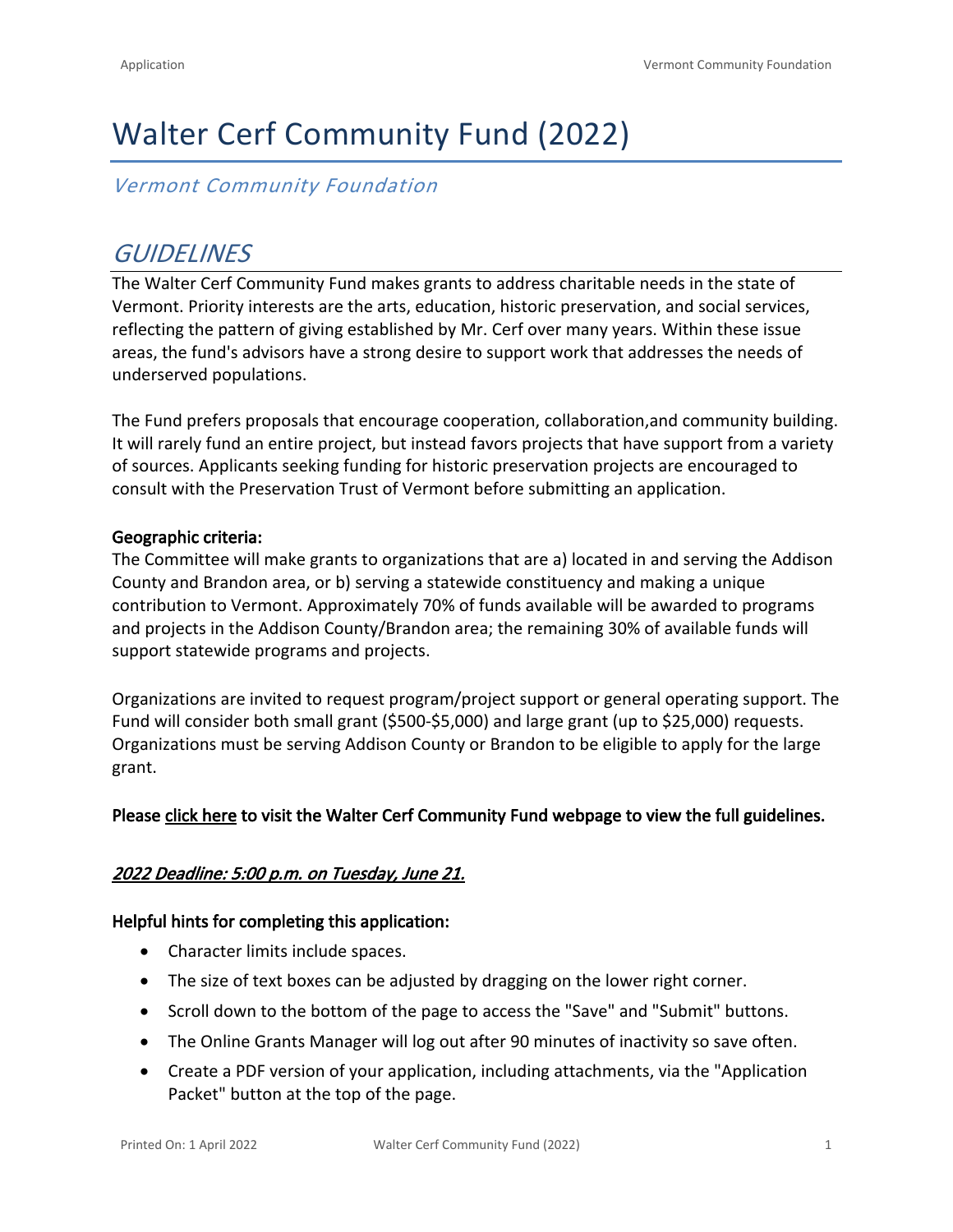**All applications must be submitted electronically to the Vermont Community Foundation through the application form in the Online Grants Manager.** If you are viewing a PDF version of the application questions, please note that you must log on to your online account to access the online form at [www.vermontcf.org/OGM](http://www.vermontcf.org/OGM). Applications will not be accepted by mail or email.

We are happy to answer questions. Please contact 802-388-3355 ext. 222 or grants@vermontcf.org.

# *APPLICATION QUESTIONS*

### **Project Title\***

**If general operating support is being requested, please note that here.**

*Character Limit: 100*

#### **Amount Requested\***

Small Grant (Minimum \$500/Maximum \$5,000) Large Grant (up to \$25,000)

*Character Limit: 20*

# **Identify which geographic criteria applies to your application.\***

**Choices** Addison County and/or Brandon Statewide

# **Organization Summary\***

Provide a brief summary of your organization's mission, history, current services, and relationship to similar groups in Vermont.

*Character Limit: 1500*

### **Request Summary\***

Please provide a brief 2-3 sentence description of your request. *Character Limit: 500*

### **Describe how your organization has been impacted as a result of the pandemic.\***

*Character Limit: 1800*

# **Grant History\***

Has your organization received funding within the last three years from the Walter Cerf Community Fund?

#### **Choices**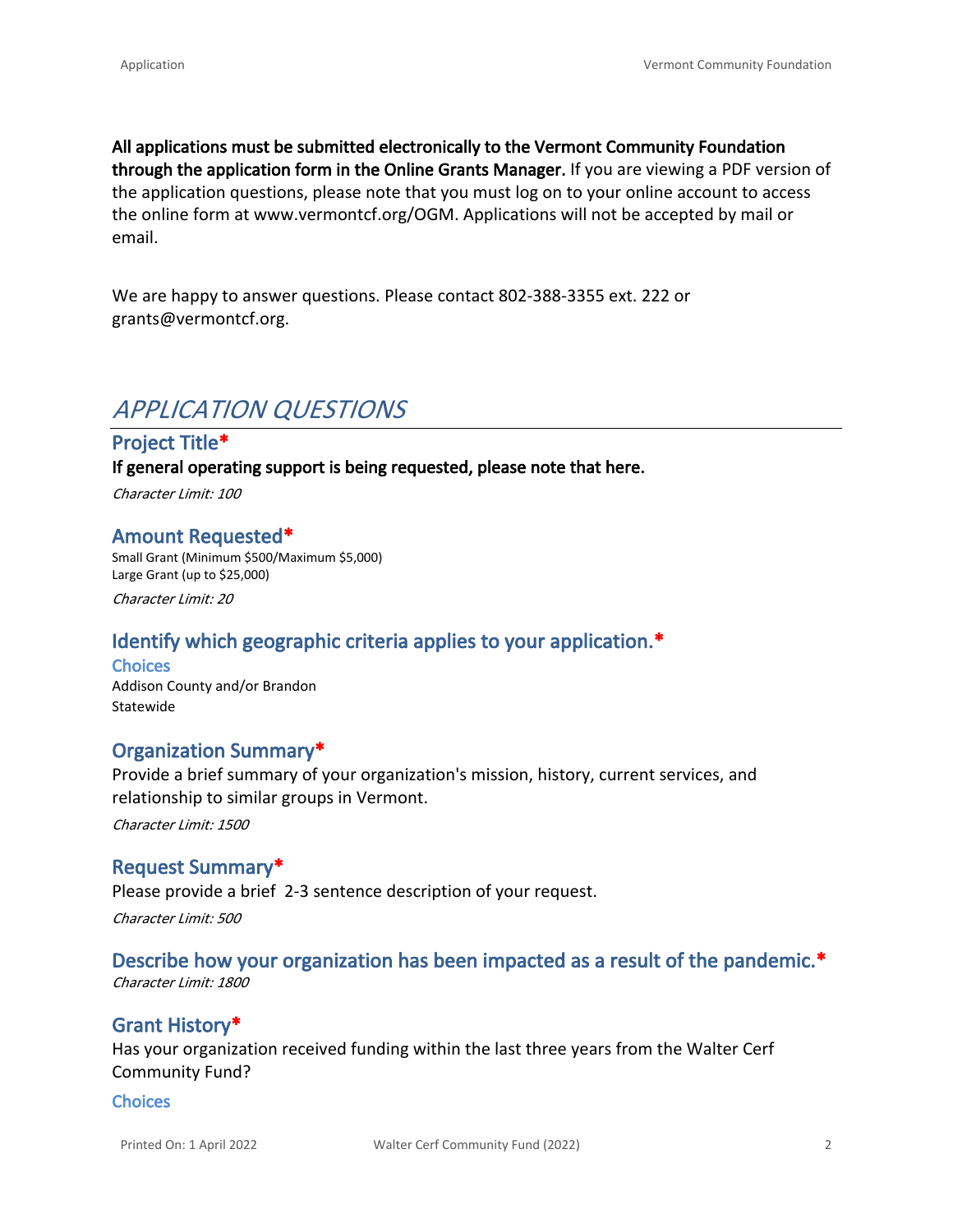Yes No

#### **Grant History Details**

If you answered "yes", please specify the year, grant amount, and a brief description of what the grant funding helped support.

*Character Limit: 500*

### **Project Description\***

Describe the project for which funding is requested, demonstrating the need for this activity/service in Vermont and the way in which you intend to accomplish your goal(s). Explain the timetable you have set to achieve your objectives. **If requesting general operating support, please describe why this is needed and how it will further your organization's goals.**

*Character Limit: 3500*

#### **Tell us what you hope the practical results of your project will be.\***

How will it be apparent that this grant made a difference? **If requesting general operating support, you may write N/A.**

*Character Limit: 1200*

### **Total Project Budget:**

Enter your total budgeted expenses. **Required for ALL but general operating requests.** *Character Limit: 20*

### **Have you received or applied for funds from other sources?\***

**Choices** Yes No N/A; this is a general operating support request

#### **Please explain your answer to the previous question:\***

If you answered "yes", please provide a brief list (including funding source and amount) of what funds have been committed or are under consideration for this project. If you answered "no", please explain why. **If requesting general operating support, you may write N/A.** *Character Limit: 600*

# **What plans do you have for continued funding of this project, if it is to last more than one year?\***

Please be as specific as possible. **If requesting general operating support, you may write N/A.** *Character Limit: 600*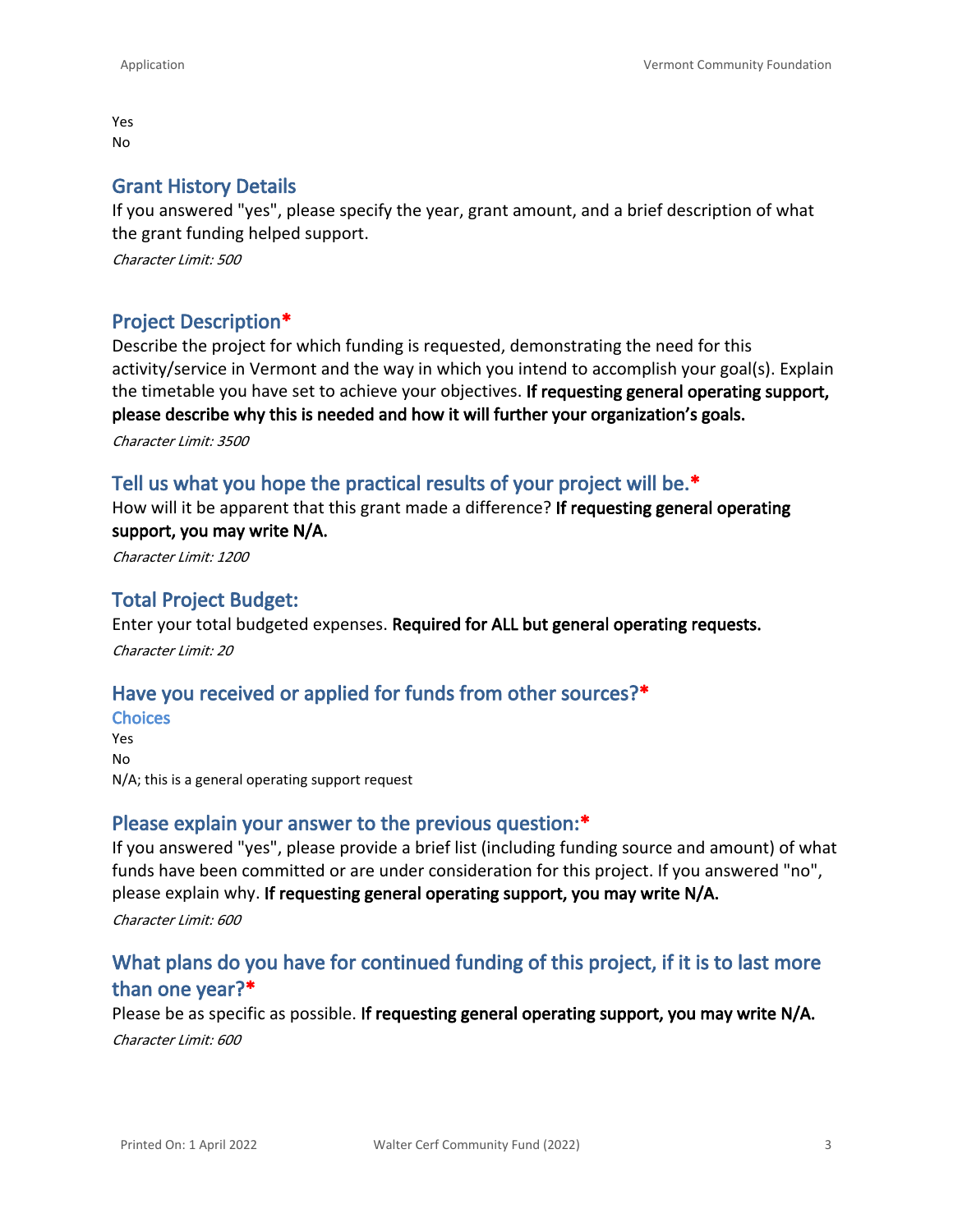# **Budget Narrative (Optional)**

Use this section to provide additional information to help us understand your project or organizational budget.

*Character Limit: 600*

# **Bonus Words (Optional)**

What else should we know about the project that we didn't ask? *Character Limit: 1000*

### **Previous Multiyear Cohort - Learning & Impact**

*Responding to this question is required for all organizations previously receiving multiyear support from the Walter Cerf Community Fund. Do not complete unless you have been contacted about this request.*

Please provide a brief summary of the multiyear grant's impact. What are the learnings and insights that have emerged as a result of this grant? Describe what you see as the broader impact of this grant in your community.

*Character Limit: 5000*

# *ATTACHMENTS*

*We require all budget attachments be saved in PDF file format. Sample budget documents can be downloaded from the Community Foundation's website -- visit our [https://www.vermontcf.org/nonprofits-and-grantseekers/how-to-apply/Online Grants](https://www.vermontcf.org/nonprofits-and-grantseekers/how-to-apply/)  [Center FAQ](https://www.vermontcf.org/nonprofits-and-grantseekers/how-to-apply/) for more details. If you have questions about the attachments, please contact 802- 388-3355 ext. 222.*

### **Project Budget (PDF format)**

Upload a PDF copy of your itemized project budget. You should include both expenses and revenue, including pending and secured support. **Required for ALL but general operating requests.**

*File Size Limit: 1 MB*

### **Organizational Budget\***

What is your organization's annual operating budget? *Character Limit: 20*

# **Organizational Budget - Current Fiscal Year (PDF format)\***

Upload a PDF copy of your organization's operating budget for the current fiscal year.

*File Size Limit: 1 MB*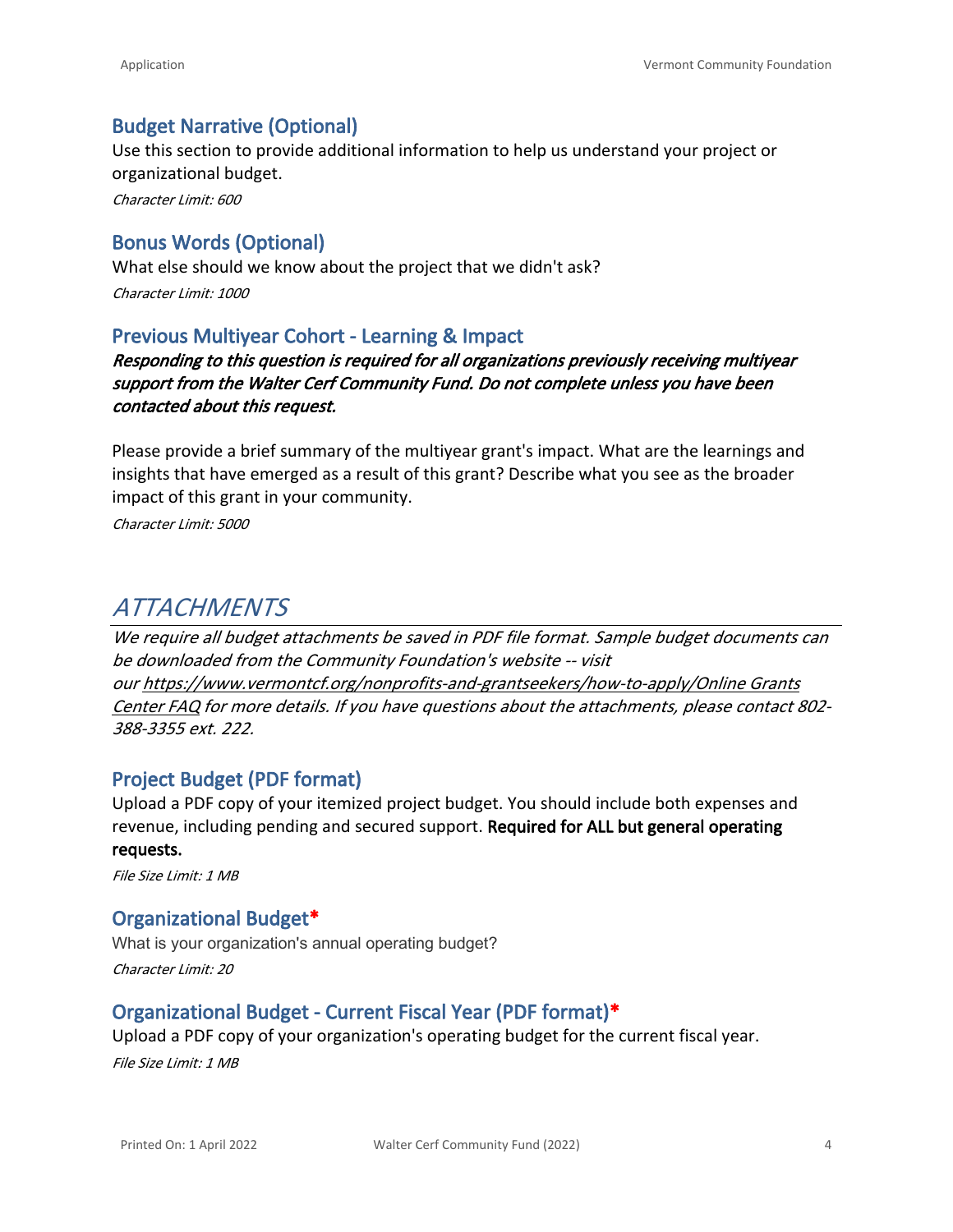# **Financial Statement - Previous Fiscal Year (PDF format)\***

Upload a PDF copy of your organization's financial statement for the most recently completed fiscal year, including your Balance Sheet and Profit/Loss statement. If you have a fiscal sponsor, you have the option of uploading their financial statement.

*File Size Limit: 5 MB*

# **Board of Directors (PDF or Word format)\***

Upload a list of your current Board of Directors. This list should include each board member's town of residence.

*File Size Limit: 1 MB*

# **Grant Report (If Applicable)**

If you received a grant in the past three years, you are welcome to attach your most recent grant report to this application.

The grant report is an online form and is assigned to you in the Online Grants Manager as a "Follow-up" form connected to your previous grant application. It can be accessed from your account dashboard. If you are ready to report on your grant, please complete and submit this form. If you have not yet completed your project, please fill out as much of the form as you can and save it as a draft. **Once you've saved or submitted the form, you will need to press the "Follow-Up Packet" button at the top of the form to create and save a pdf copy of your report that must be uploaded here.**

If you have questions, please contact 802-388-3355 ext. 222.

*File Size Limit: 4 MB*

# **Support Materials #1 (Optional)**

This space may be used to upload additional support materials, such as a letter of support, photo, brochure or other promotional material.

*File Size Limit: 3 MB*

# **Support Materials #2 (Optional)**

This space may be used to upload additional support materials, such as a letter of support, photo, brochure or other promotional material.

*File Size Limit: 3 MB*